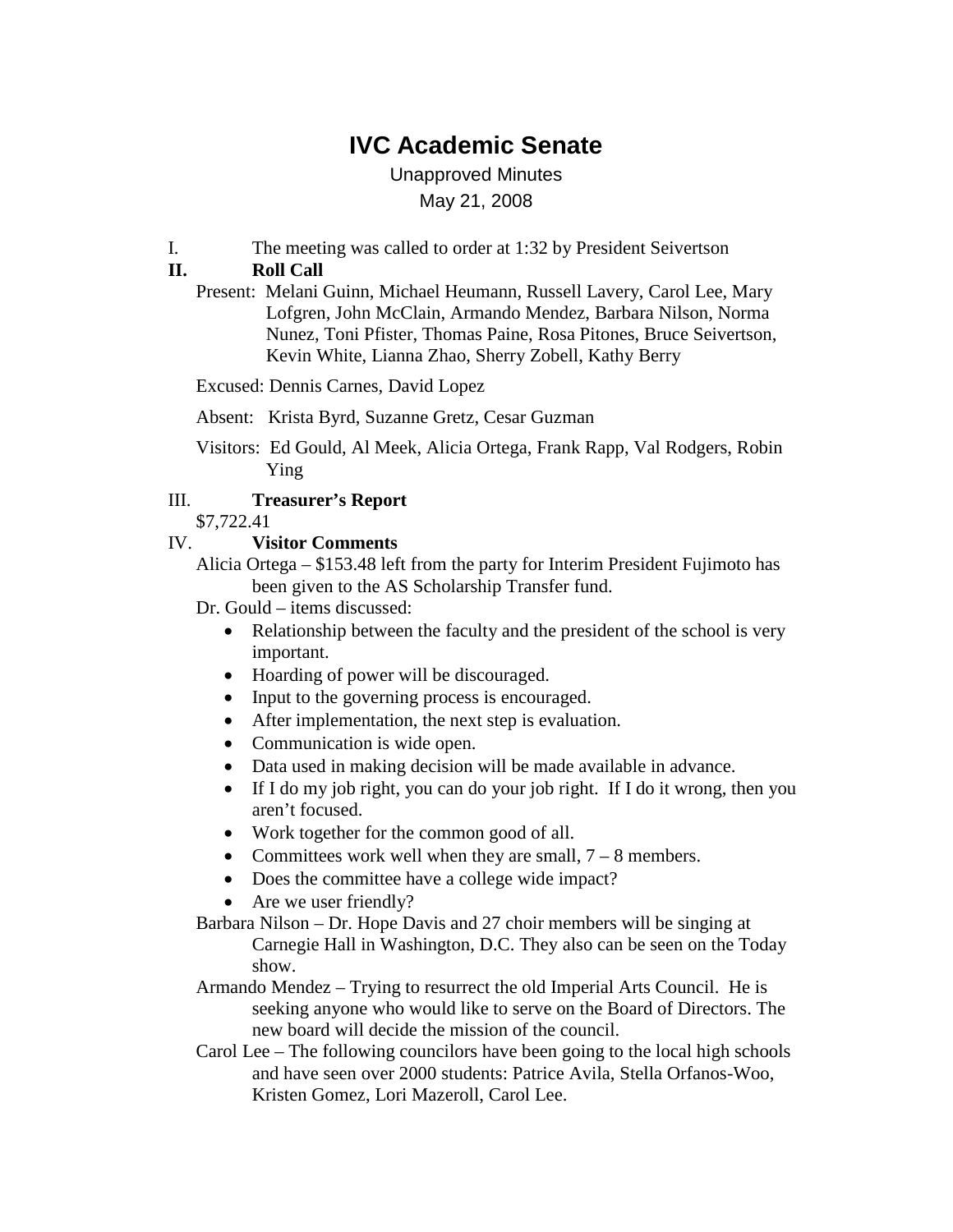Mary Lofgren – The Academic Senate office needs new chairs and a table.

# V. **Consent Agenda**

- 1. Minutes of May 7, 2008.
- 2. C&I Committee's Recommendations dated April 17 and May 1, 2008 M/S/C (Nilson/Nunez) to approve both items.

# VI. **Reports**

- 1. President Basic Skills regional meeting attendees were announced.
- 2. Past President
- 3. VP of Instruction
	- finishing tenure evaluations
	- impressed with Toni's work on SLOs.
	- moving ahead with program review.
	- student survey is finished. Planning on doing student surveys every other year.
- 4. ASG President -
- 5. SLO Coordinator
	- getting great support
	- have been to most faculty departments
		- going to Board meeting tonight
	- forms on the web
		- o Identification form
			- o Now and Later form
	- stipend will be given to faculty that work on SLOs during the summer.

## VII. **Academic and Professional Matters**

- 1. Santos Award K. White will send an email to all users tomorrow, asking for criteria and nominations.
- 2. Student Transfer Awards \$4749 plus the donation from Alicia Ortega. Committee has a meeting next Wednesday at 1:30 pm in the transfer center to decide how many scholarships to award and the recipients.
- 3. SLO Committee and Equivalency Committee Resolutions: Second Reading - Passed
- 4. Appointment of Two Faculty Members to the Associate Dean for Nursing and Allied Health Hiring Committee – Al Meeks and Jean Stroud were appointed to the hiring committee
- 5. C&I Fact Finding Committee Report: Norma Nunez, Tom Paine and Michael Heumann – the committee was asked to make recommendations on C&I membership. Those recommendations were distributed to the senate. Items discussed:
	- Add an additional faculty member per division
	- With additions, the committee may be too cumbersome